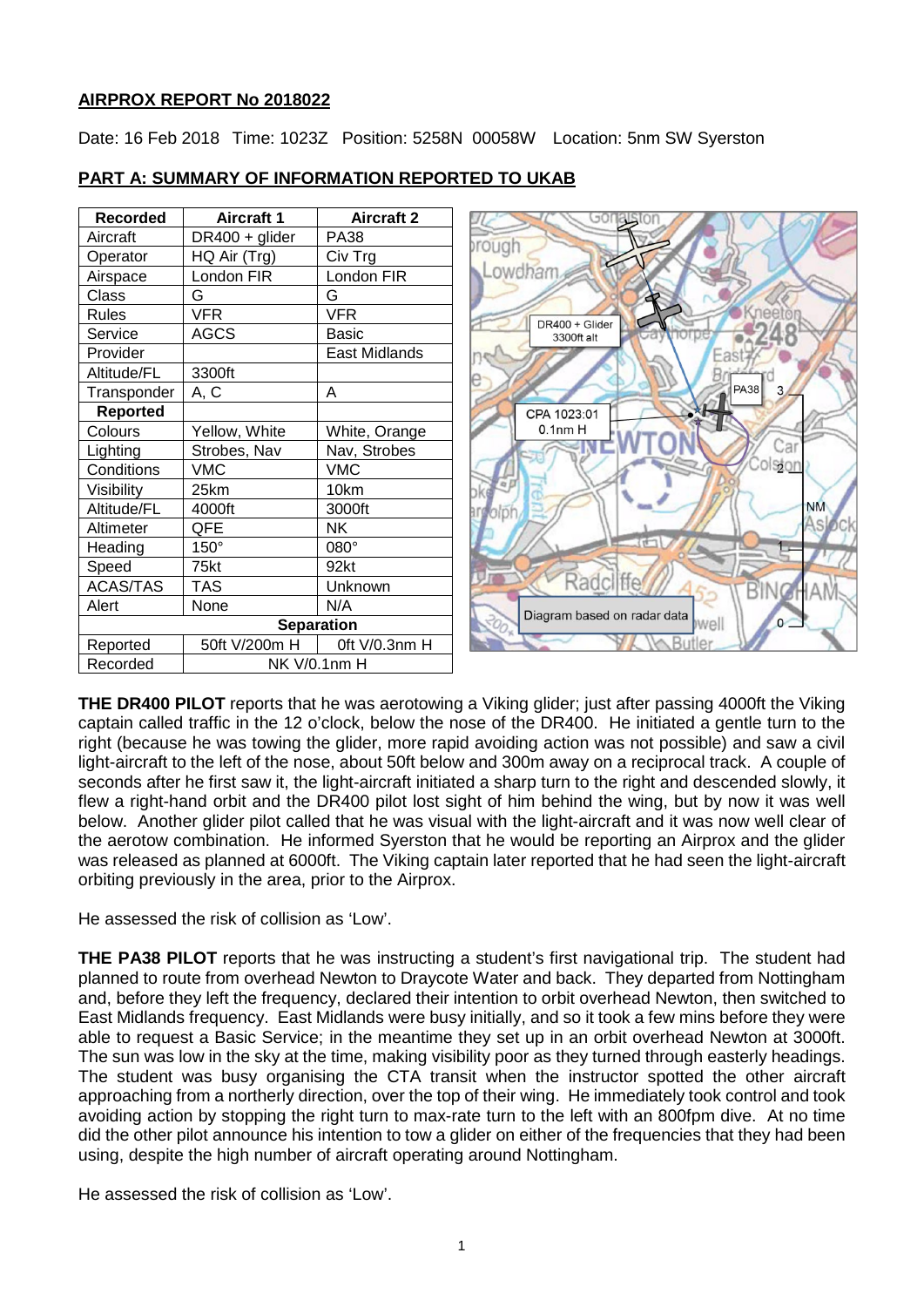# **Factual Background**

The weather at East Midlands was recorded as follows:

EGNX 161020Z 21011KT CAVOK 04/00 Q1024=

### **Analysis and Investigation**

# **CAA ATSI**

The PA38 pilot contacted East Midlands Radar at 1020:40, requested a Basic Service and a clearance to cross their controlled airspace (Figure 1). The East Midlands Radar controller instructed the pilot to remain outside controlled airspace, and to select transponder code 4562. The code appeared momentarily on the area radar replay at 1021:35 before reverting to 0000. It then reappeared correctly at 1022:00 (Figure 2). Levels indicated are FL – add 300ft to obtain altitude



Figure 1 – 1020:40 Figure 2 – 1022:00

The controller then became preoccupied with other aircraft calls and the passing of Traffic Information, but returned to request the PA38's details at 1021:50. Another aircraft then made an initial call before the PA38 was able to reply, at 1022:22 (Figure 3).

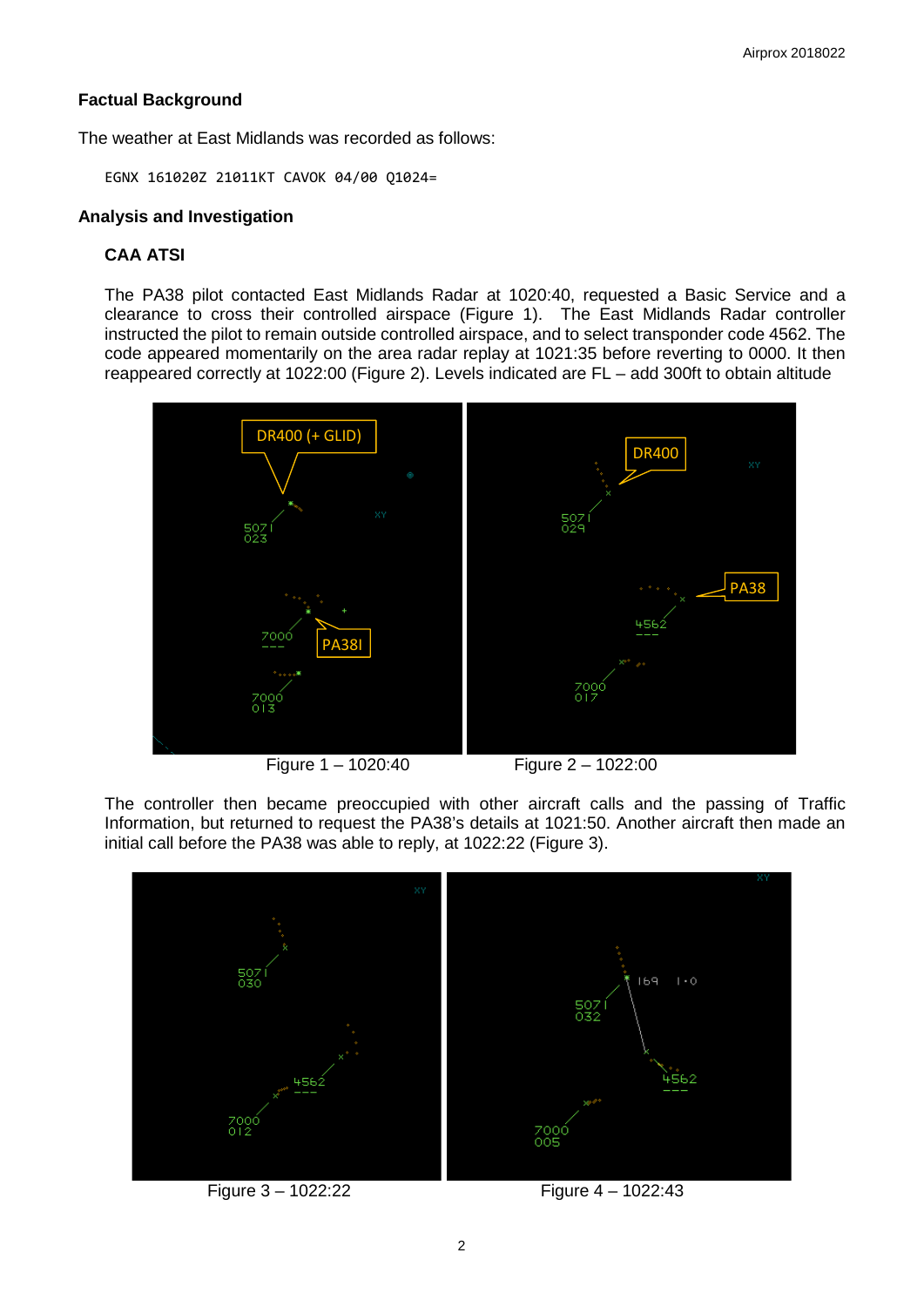Having received the PA38's routing request, the controller repeated the instruction to remain outside controlled airspace, and advised that the parachuting site at Langar, to their south-east, was active. The controller then asked whether the PA38 was Mode C equipped, (which the pilot confirmed it was not). At 1022:30 the controller asked them to confirm the level which they were requesting for the transit of East Midlands controlled airspace, which the PA38 pilot, at 1022:43, reported as being 3000ft (Figure 4).

At 1022:48 the controller issued a clearance for the PA38 to cross controlled airspace not above 3000ft (Figure 5). The PA38 pilot's readback of the clearance ended at 1023:03, coincidental with CPA (Figure 6).





At 1023:05 the controller confirmed the Basic Service, and advised the PA38 pilot to maintain a good lookout, advising that they had traffic in their vicinity, 600ft above (Figure 7). The PA38 pilot acknowledged this, and advised that they were visual with an aircraft towing a glider, by which point, at 1023:10, the aircraft had crossed and were diverging (Figure 8).





Figure 7 – 1023:05 Figure 8 – 1023:10

East Midlands ATC reviewed the incident but did not submit a formal report. It cannot be determined at what point the controller identified the PA38 nor when they spotted the potential confliction. Having not yet confirmed the level of the PA38, and with no Mode C available, the height separation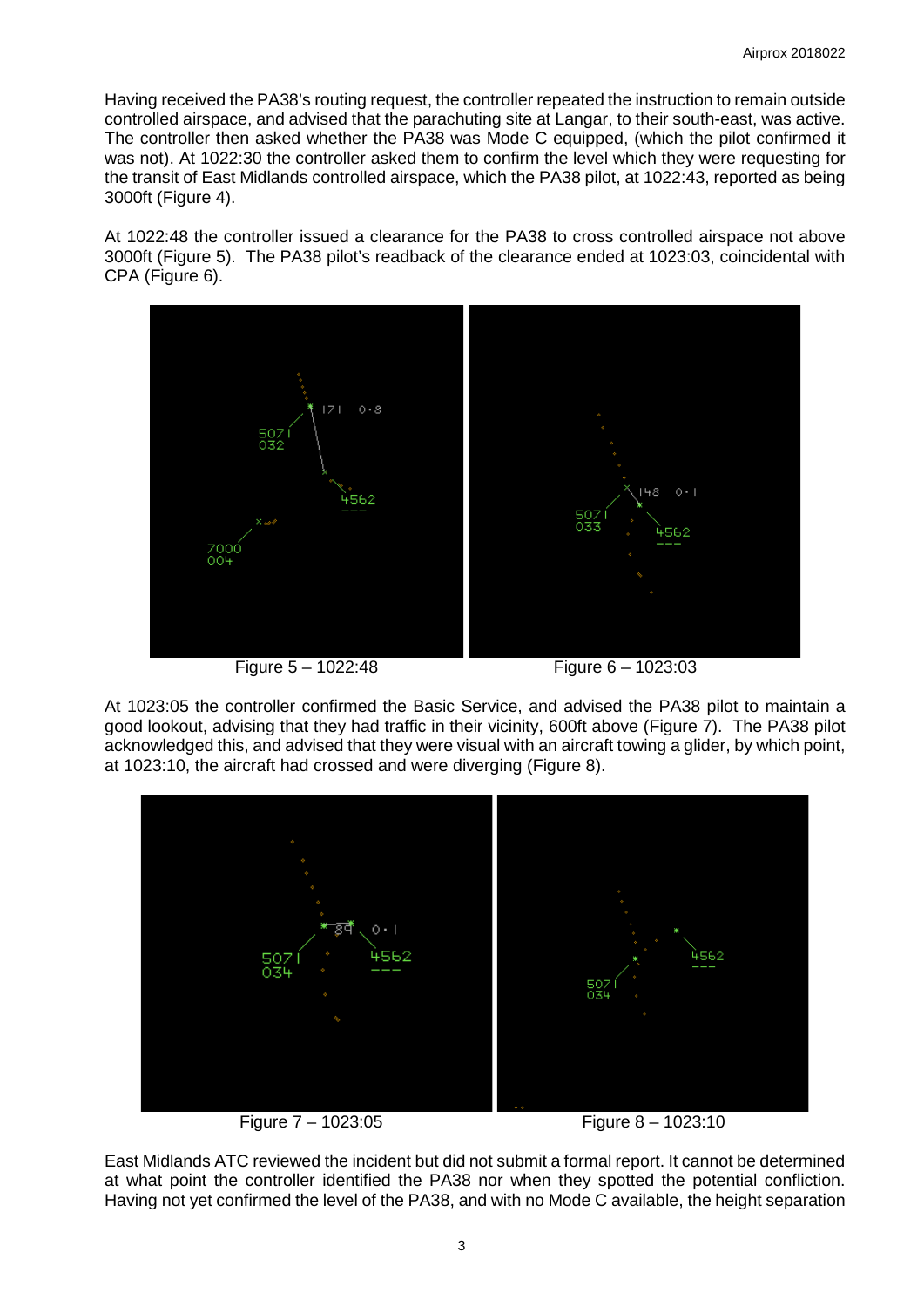between the two aircraft reported by the controller was based on the (correct) assumption that the PA38 was already maintaining the 3000ft the pilot had requested for transit of controlled airspace. It is likely that the Traffic Information was passed as, or just after the PA38 had taken avoiding action.

Under a Basic Service, whether Traffic Information has been provided or not, the pilot remains responsible for collision avoidance without assistance from the controller.<sup>[1](#page-3-0)</sup>

#### **UKAB Secretariat**

The DR400 and PA38 pilots shared an equal responsibility for collision avoidance and not to operate in such proximity to other aircraft as to create a collision hazard<sup>[2](#page-3-1)</sup>, notwithstanding, the PA38 pilot was required to give way to the glider-tug combination<sup>[3](#page-3-2)</sup>.

### **Comments**

### **HQ Air Command**

This incident took place in reasonably busy Class G airspace, with both pilots relying mainly on lookout. The PA38 pilot had requested a Basic Service from East Midlands and the DR400 pilot had chosen to remain on the air-to-ground frequency manned by the duty instructor at Syerston, thus neither pilot attempted to take advantage of a surveillance-based radar service that may have been available. The PA38 should have been detected by the TAS on the DR400, albeit with no altitude information – it is unclear why there was no presentation to the DR400 pilot of the presence of the PA38. The pilot of the glider under tow became visual with the PA38 and advised the tug pilot, whereupon the DR400 pilot initiated a gentle turn away and then sighted the PA38 a few seconds before the PA38 pilot sighted the combination and took avoiding action.

Operations in Class G airspace are conducted under the principle of 'see and avoid', though this should not be taken to indicate that this is the most reliable barrier to MAC. As can be seen in this incident, and many other Airprox, a late sighting often leads to separation being eroded below that which is 'comfortable'. A surveillance-based ATS *may* have been available here, to either aircraft, which might have provided an earlier alert to the presence of a conflicting aircraft and allowed an earlier decision by either pilot to ensure safe separation.

## **Summary**

An Airprox was reported when a DR400/glider combination and a PA38 flew into proximity near Syerston at 1023 on Friday 16<sup>th</sup> February 2018. Both pilots were operating under VFR in VMC, the PA38 pilot in receipt of a Basic Service from East Midlands and the DR400 pilot not in receipt of an ATS.

## **PART B: SUMMARY OF THE BOARD'S DISCUSSIONS**

Information available consisted of reports from the pilots of both aircraft, transcripts of the relevant RT frequencies, radar photographs/video recordings, reports from the air traffic controllers involved and reports from the appropriate ATC and operating authorities.

The Board first looked at the actions of the DR400 pilot, he was towing the glider to 6000ft and members wondered why he was still on the Syerston frequency when climbing so high. Even though they were operating close to Syerston, the Board thought that at that level a call to East Midlands, who are the designated LARS provider in the area, would have been merited; not only would they have been able to tell the DR400 pilot about the PA38, they would have been able to pass Traffic Information to other

 $\overline{\phantom{a}}$ 

<span id="page-3-0"></span><sup>1</sup> CAP774 Chapter 2 Basic Service Para 2.9

<span id="page-3-1"></span><sup>2</sup> SERA.3205 Proximity.

<span id="page-3-2"></span><sup>3</sup> SERA 3210 Right of Way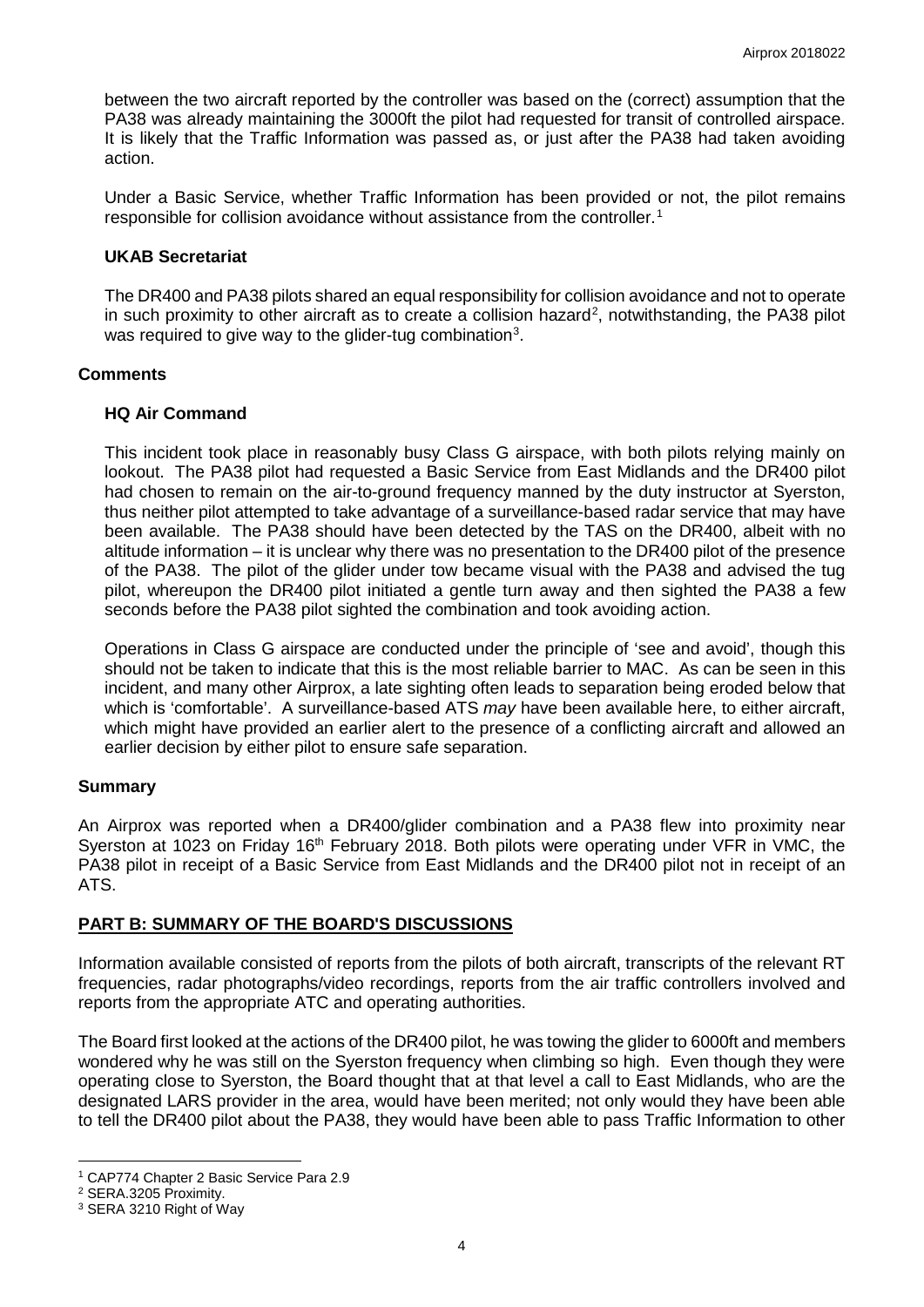pilots in the area. As it turned out, members noted that it was the glider pilot who had spotted the PA38 and alerted the DR400 pilot, who, having subsequently sighted the PA38, was able to take action to avoid.

Turning to the PA38 pilot's actions, members speculated that, in orbiting at 3000ft as his student arranged for route clearances, he may have understandably assumed that he was above most of the Syerston glider traffic; as it transpired, Syerston gliders do frequently operate at higher altitudes as was the case in this incident. Members noted that the PA38 pilot had called East Midlands for a Basic Service, and that although they were not required to do so under the terms of this service, they had been able to give him Traffic Information, albeit at the same time that he saw the glider anyway. GA members commented that this area was often quite busy, and they opined that the PA38 pilot may have been better served by requesting a Traffic Service which would have cued the controller to look for him specifically and call the traffic sooner. Notwithstanding, the PA38 pilot saw the DR400 and glider, albeit at a late stage, and was able to take avoiding action.

The Board briefly looked at the actions of the East Midlands controller and agreed that they had correctly prioritised giving Traffic Information to aircraft receiving a Traffic Service over confirming the Basic Service for the PA38. As mentioned above, under the conditions of a Basic Service they were not required to monitor the PA38 on their radar or to pass Traffic Information unless they perceived a definite risk of collision. In this case they did pass Traffic Information but, unfortunately, it was at same time that the pilot saw the DR400 and so it didn't materially affect the outcome; nevertheless the controller had discharged their duty appropriately.

Finally, the Board discussed the cause and risk of the incident and determined the cause to be a late sighting by both pilots. In assessing the risk, they agreed that in sighting each other at a late stage, safety had been much reduced below the norm; Category B. Returning to the topic about the frequency that the gliders and tug were operating on, the Board felt strongly enough to make a recommendation to HQ Air Command that they review the radio procedures for CGS (Central Gliding School) activities at Syerston, especially when conducting aerotows above 2000ft.

## **PART C: ASSESSMENT OF CAUSE AND RISK**

Cause: A late sighting by both pilots.

Degree of Risk: B.

Recommendation: HQ Air Command review the radio procedures for CGS operations from Syerston.

#### Safety Barrier Assessment<sup>[4](#page-4-0)</sup>

In assessing the effectiveness of the safety barriers associated with this incident, the Board concluded that the key factors had been that:

#### **ANSP:**

l

**Situational Awareness and Action** were assessed as **not used** because the tug/glider combination was not in receipt of an available ATS and, although the PA38 pilot was under a Basic Service with East Midlands they were not required to pass Traffic Information; although ultimately they did, it was given only at or around CPA.

<span id="page-4-0"></span><sup>4</sup> The UK Airprox Board scheme for assessing the Availability, Functionality and Effectiveness of safety barriers can be found on the [UKAB Website.](http://www.airproxboard.org.uk/Learn-more/Airprox-Barrier-Assessment/)